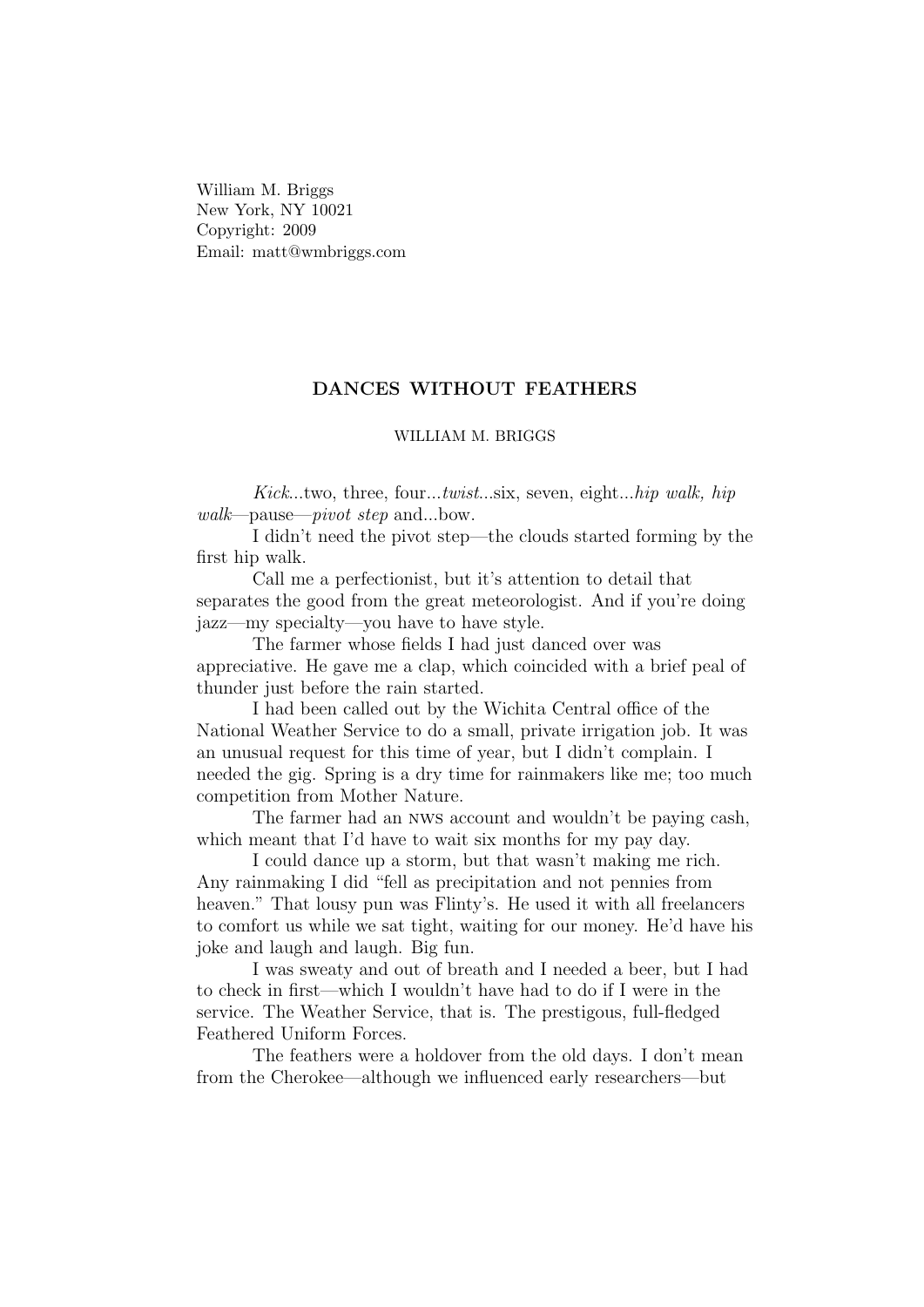from when weather dancing was a new science. Feathers (from birds of prey only) are "turbulent sticky", meaning they tame non-laminar flow. In English, this means feathers calm the air so that it becomes "chaos predictable". Turbulent air can't be danced. Expert dancers didn't need the feathers, but it was tough to buck tradition.

I got in my car and punched "office" and soon the real reason I didn't enlist showed outside my port window. The Chorus Line. The Kansas branch of it, anyway. The biggest group was in Oklahoma, with Texas right behind. Every newbie weatherdancer had to put in time on the Line.

Their job was to perform an almost endless Rockettes-like kick dance, arms linked, knees to the chin, the whole nine yards. They were at it three, four hours every day in the spring. They looked like complete idiots.

"But Fred," Flinty always called me Fred, after Astaire of course, because he knew it irritated me. He also knew I modeled my best work after the old hoofer, "The Chorus Line performs a necessary function. Why, since they began their routine there hasn't been even one tornado anywhere in the tri-state area."

"What about Tulsa?"

"Oh, yeah." Flinty reminisced, already chuckling. "Tulsa. If Brakowski hadn't got that Charley horse and thrown off his high kick...Well, these things happen."

"These things" being an F5 tornado. It rumbled through the center of town and onto the Tulsa Drillers' minor league ball field on what had up until then been a sunny Saturday afternoon. Killed everybody in right field bleachers. Served them right for being cheap. People who sat in box seats got away without a scratch. Something good did come of it. The Drillers were ahead 7-5 when the tornado hit, but since they had played 7 innings, the game went down as a badly needed win. They even made the playoffs that year.

 $#$ 

I got back to the office and tossed my signed chit on Flinty's desk.

"I ain't accepting this, Freddy-boy." He kicked back in his chair and re-lit his forbidden cigar, blew the smoke into an electronic filter. A good one, because the cigar smell was barely noticeable. Everybody knew about Flinty's cigars, but he had never been caught smoking by any Higher Ups. The chair uttered its soft and familiar clicking grown. I wondered again how it could take his heft without breaking.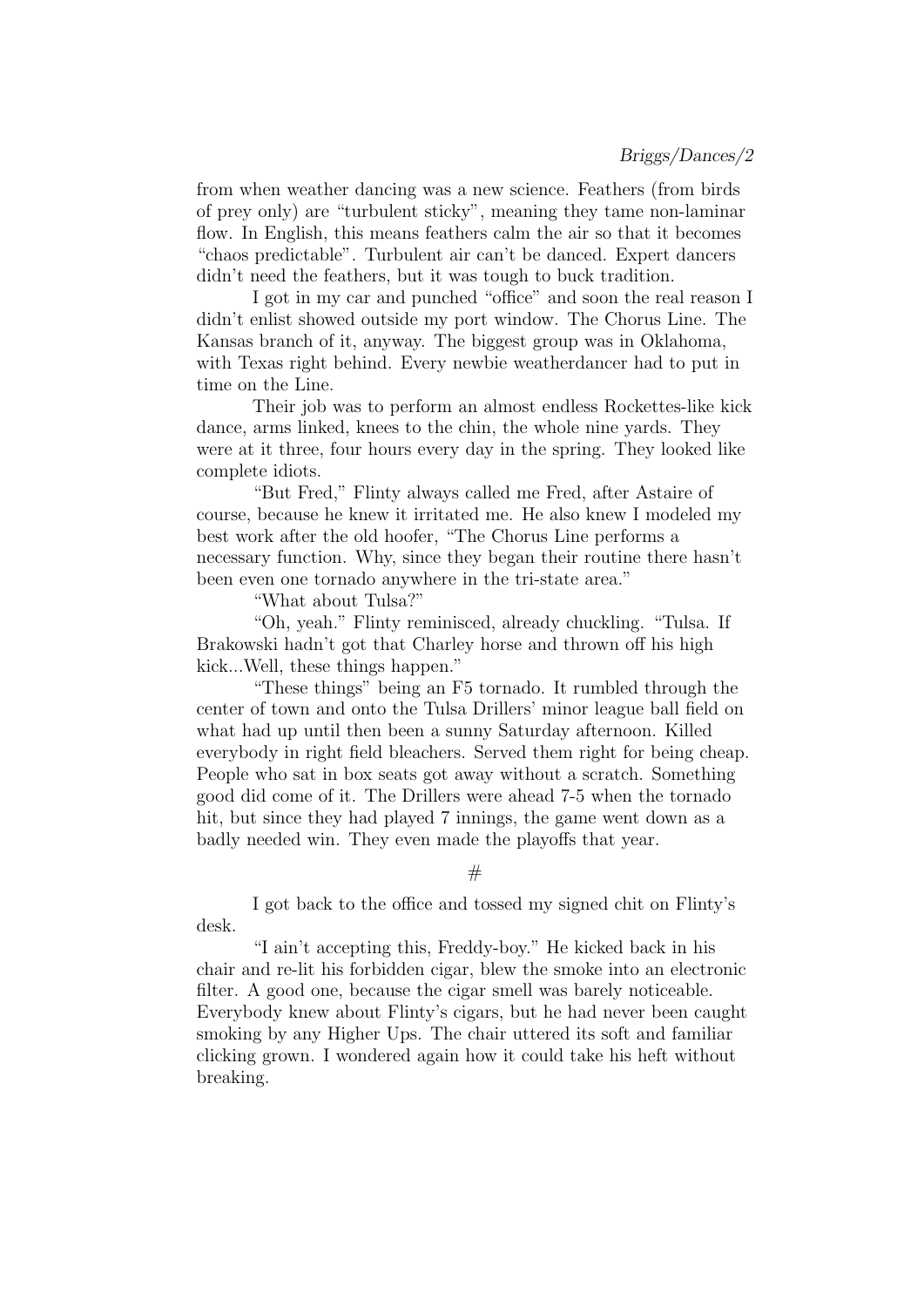"What now, Flinty? Job is done."

"No, it isn't. The farmer called ten minutes ago complaining that you dropped a butt-load of hail on his fields. Says he's screwed and has to re-seed. He's pissed." He saw me about to protest and held up his palm. "Hail, Freddy. I already checked it."

He swung his monitor around and showed me successive satellite shots. Clear sky, then clouds, rain, and, sure enough, hail. Right after I left.

There wasn't a lot of hail—the farmer was exaggerating—but there shouldn't have been any. I did the standard rain dance. How did hail come out of it?

"What dance did you do?"

I admitted it. "The same number I always do for small fields like this. I checked with the Lorenz Group before I went out. Conditions were OK."

Flinty shook his head. "The jazz routine, right?" More cigar puffing, more complaints from his chair. "Freddy, you know a slow waltz is standard."

"Yeah, well, the waltz takes twice as long."

"But it always works. You freelancers. Always cutting corners." He chomped down on the cigar, narrowed his eyes through the smoke, gave me a look. "Or were you trying to show off?"

I kept my mouth shut while he pulled out some paperwork. "I'll have to comp the guy, and after he re-seeds you'll have to go back out there." He paused for the best part, pointing his cigar at me. "And I'll have to halve your rate on this one, Freddy."

"Look, Flinty, you —"

"Look, nothing. You're lucky to get anything out of this. Service don't need no negative publicity."

I plunked down into a chair, thinking about my empty wallet. "This is going to leave me short."

He punched a few keys. Looked me over, sighed, and took a draw from the cigar. "I don't have anything now. Why don't you go downstairs?"

I nodded. "I'm sorry about the hail. Won't happen again." "Yeah, I know. These things happen."

## $#$

"Downstairs" was the Lorenz Group, where they kept the brains of the outfit. That meant the computers, the geeks who programmed them, and the brains who told the geeks what to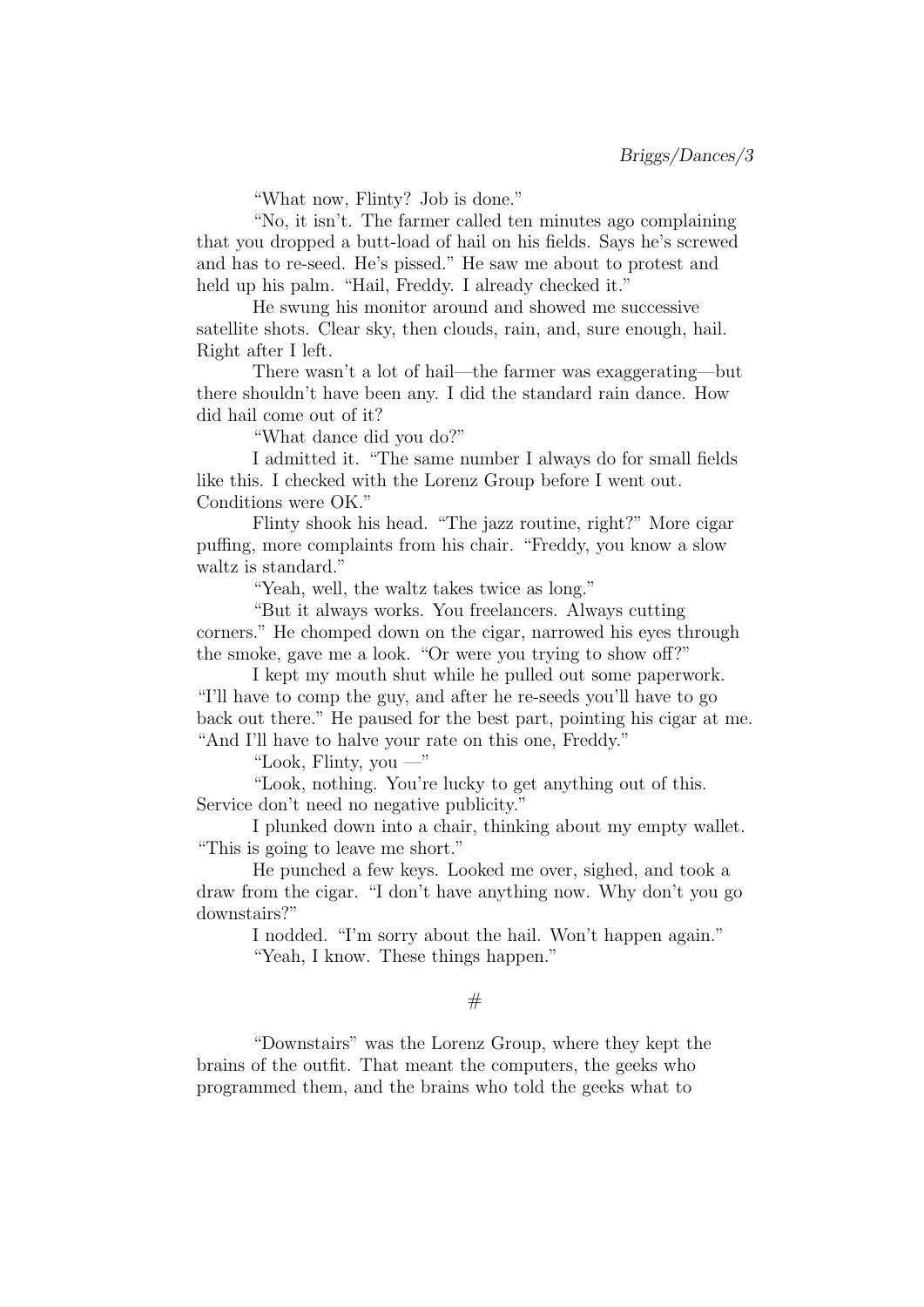program. Dancers weren't trained here, but in the Florida Keys, where any mistakes could dissipate harmlessly over the ocean.

The original rain dance research began at the Severe Storms Lab, down in Norman, Oklahoma. You probably heard that that office was destroyed in a training accident. Officially, it was a training accident. But it's an open secret that the guy who started the program—Cecil Lang—pushed things too far, too fast, and that the accident wouldn't have happened had he been less zealous.

At the time of the incident, predictive chaos had only just begun be investigated systematically and made a real science. Lang contributed the first theorems on how the rain dance could push the air one way here and have it move another way there. The Dance was developed as a way of controlling the Butterfly Effect. A lot of cultures through history hit on the idea of rain dancing, but was Lang who figured out how to make it reliable.

What happened? Lang wanted to control all weather, everywhere. No more hurricanes, no tornadoes, no floods. No blizzards, no droughts, no heat waves. Ambitious. But his dances were too complicated and could only be mastered by a few. One false step and, well, you get what happened. He and his recruits created a storm so big that...Let me put it this way: there's this ancient Ray Stephen's song (Speedball; my old ma is a big fan of 20th century music) describing a motorcycle crash where the lady rider just smeared her lipstick...aallllll over the highway. Lang just caused a breeze, and spread the Storms Lab aallllll over the highway. Killed most everybody.

Anyway, that was history. Now, I couldn't stop thinking about that hail. Where did I go wrong? I mentally went through each step, checking my hand positions. A common rookie mistake is to forget about the hands. But, no, my hands were on target. Everything seemed OK. Only thing that was different from my last dance was that I had the heels replaced on my soft-shoes. New heels could account for the lightning, but not the hail.

Letting it bug me would be a mistake. It would affect my dance and then I'd make more mistakes, which would make me worry more, and so on. A negative feedback. I knew all about feedback. We dancers build our lives around feedback.

I walked past Dawn, gave her a smile. She didn't smile back. I wasn't surprised: women take longer to forgive than men. I went by the math guys, who were gathered around a desk, arms waving, arguing about something. Despite what you might have heard,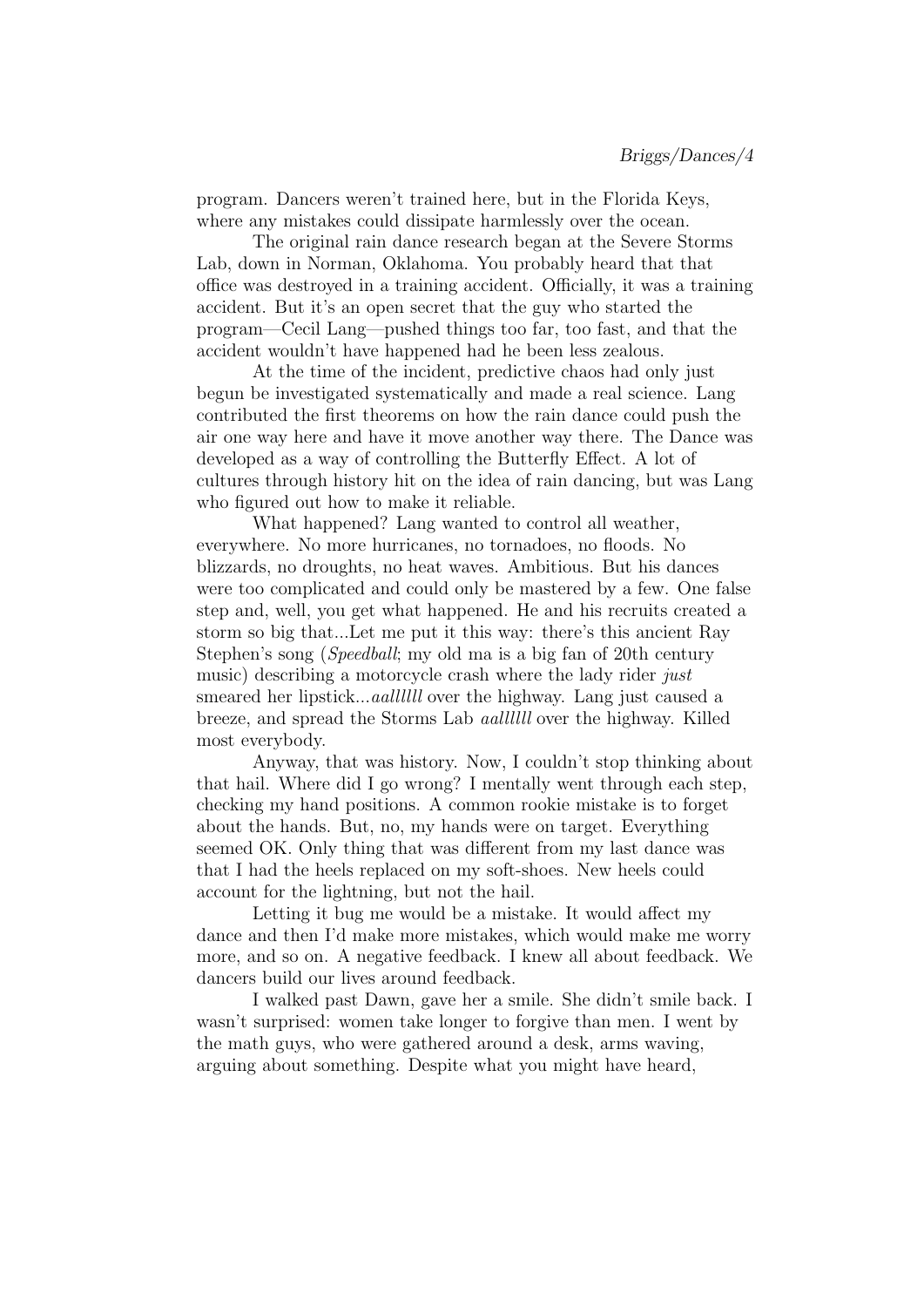mathematicians are high strung. Least little thing sets them off. Least little mathematical thing, that is.

I ignored them and went all the way back to Rapheson's office. As usual, he was standing with his back to the door, tracing out equations in the air with his forefinger. This would have affected the weather, incidentally, at least on a small scale, had the Group not been sealed off from the air outside.

Rapheson was one of Lang's surviving recruits and the man who had pushed the field farther than any other since Lang's death. I knocked on his open door.

Took a couple of knocks, but he finally noticed me. "Ah, Mr. Blackfox."

"Just saying hi, doc." I tried the friendly approach.

"Looking for work, eh?" No fooling the doc.

"Somebody's gotta pay my bar tab. Might as well be me." I took a seat.

Rapheson smiled. "Good thing you came by. I was going to put the word out for you. Wait a minute." He walked over to a map which took up an entire wall. "See this? We've begun to notice some anomalies." He indicated a couple of spots.

"I thought anomalies were your business."

His bushy eyebrows furrowed to form a large V. He peered over his glasses and said in a concerned voice, "They are, the controllable ones. But not these. What we're seeing—and I stress it's only on a small scale and sporadic—are events that appear direc... That have not been predicted." He stopped, narrowed his eyes and appeared to be waiting for me to say something. I didn't. He went on in a lighter tone. " Why, it's like the old days of forecasting, when we had no idea whether or not precipitation would occur."

"Red sky at night' doesn't mean what it use to." Maybe I should have mentioned the hail, but I was thinking more of the possible gig.

"Not that bad. Not yet. Here's what I'd like..." He thought for a moment, chewed his nails. "Here. I want you to go here," his wet finger hit a spot on the Texas panhandle, "and make me a cirrocumulus. Let's see..." a few mental calculations "about six and a half klicks up. Plus or minus, say, a quarter klick. The size doesn't matter, but it should be visible from the ground. And I need it by tomorrow noon. Can you do that?"

"Oh, sure. No problem."

Problem. The higher the cloud, the more work, and the longer the dance. It's not that cirrocumulus were weird or anything: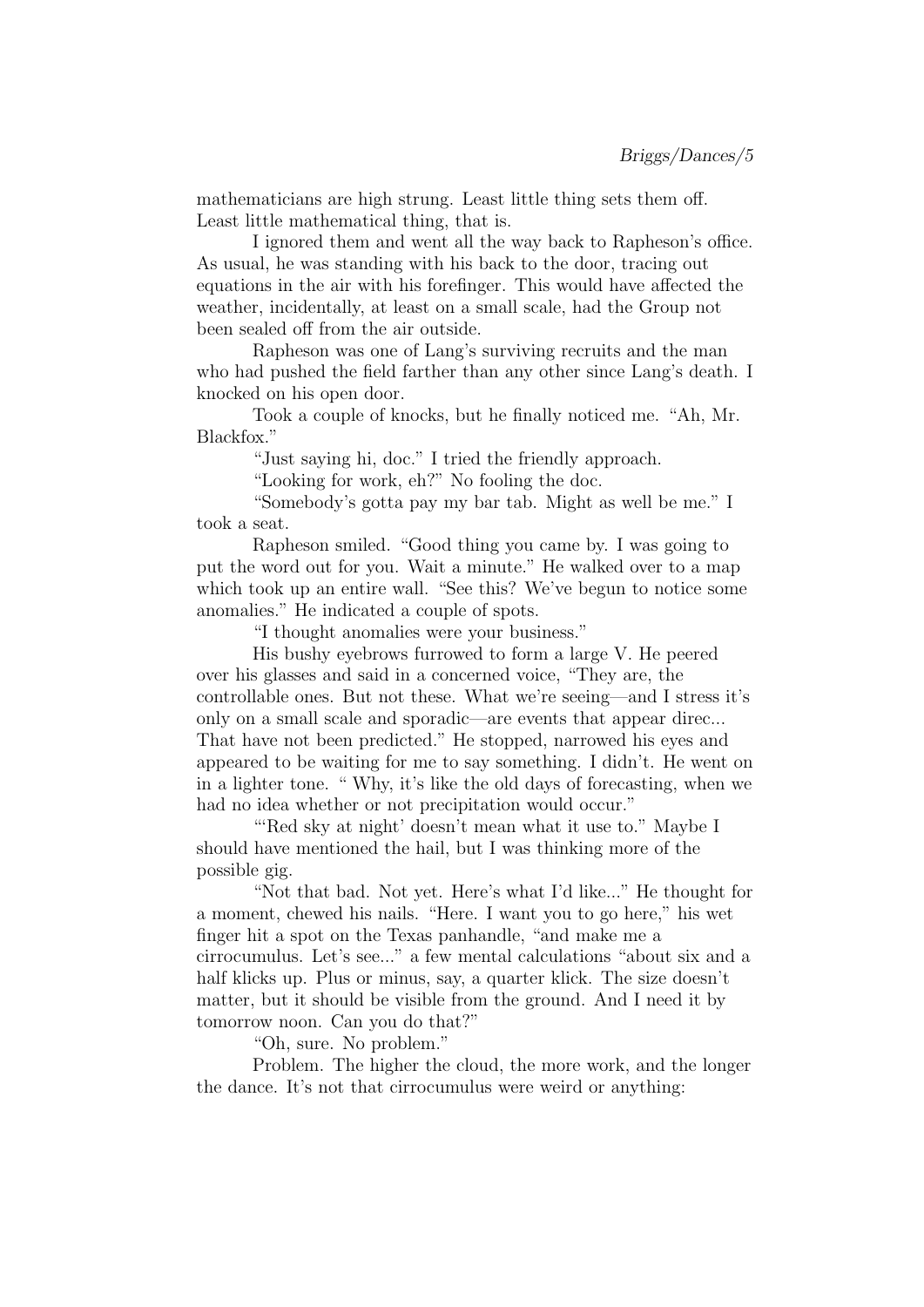cumulus were the easiest clouds to make. It was the six kilometers that worried me. Worse—I shuddered—it meant ballet.

 $#$ 

Now before you accuse me of anything, I like ballet. Not to watch it, that's as dull as listening to a politician speak. Performing it, however, as long as nobody is watching, can be fun. Ballet is the poetry of dance. It's the strict rules of ballet that allow true freedom of expression. And if you can figure out what that means, then you'll understand the true nature of meteorology.

But you have to be in great shape for ballet. Last ballet job I did was a duo. I was supposed to toss my partner—excuse me, execute an en l'air movement—a certain distance so that she could do a small cabriole caper and land. I was hamfisted about it, didn't have the strength, and so used two arms when only one was required. She landed a foot further than she was supposed to, nearly breaking her left ankle. But she was a pro and managed to salvage the dance with a quick-thinking pas de bourrée couru. She hasn't spoken to me since.

Why ballet? It has to do with the height of the clouds. Low clouds, like simple cumulus, can and even should be brought about with a vigorous dance, like the jitterbug or swing. Salsa works great in low humidity. High clouds, because they are so far away from the air in contact with the dancer's body, require subtlety. The soft, flowing, restrained nature of ballet ensures minimal tropospheric effects (no low clouds), but it also means it takes time for the dance's air currents to rise high enough and spread to the proper places.

Noon tomorrow would be cutting it close. I had to get home, change my gear, and drive down to Texas. Once I was there, I'd put in a call to the Center and ask for particulars. I'd have to go solely on satellite data, because the soundings —measurements from balloons sent up twice daily—would be several hours old by the time I'd have to start. Best get going.

 $#$ 

The spot Rapheson picked was isolated. About thirty miles east of a town called Stinnett, the size of a stoplight. I had to go down a private road to a farmer's field. The field was an enormous circular cut-out, made that shape by an irrigation system on wheels. Attach one end of the system to a tractor, pin the center, and then you can drive the elevated pipe in a circle, sprinkling as you go.

This field wasn't being irrigated. I checked in with the farmer, showed him my badge, explained what I wanted to do. He didn't care if the field got wet, but he didn't want any other fields south and east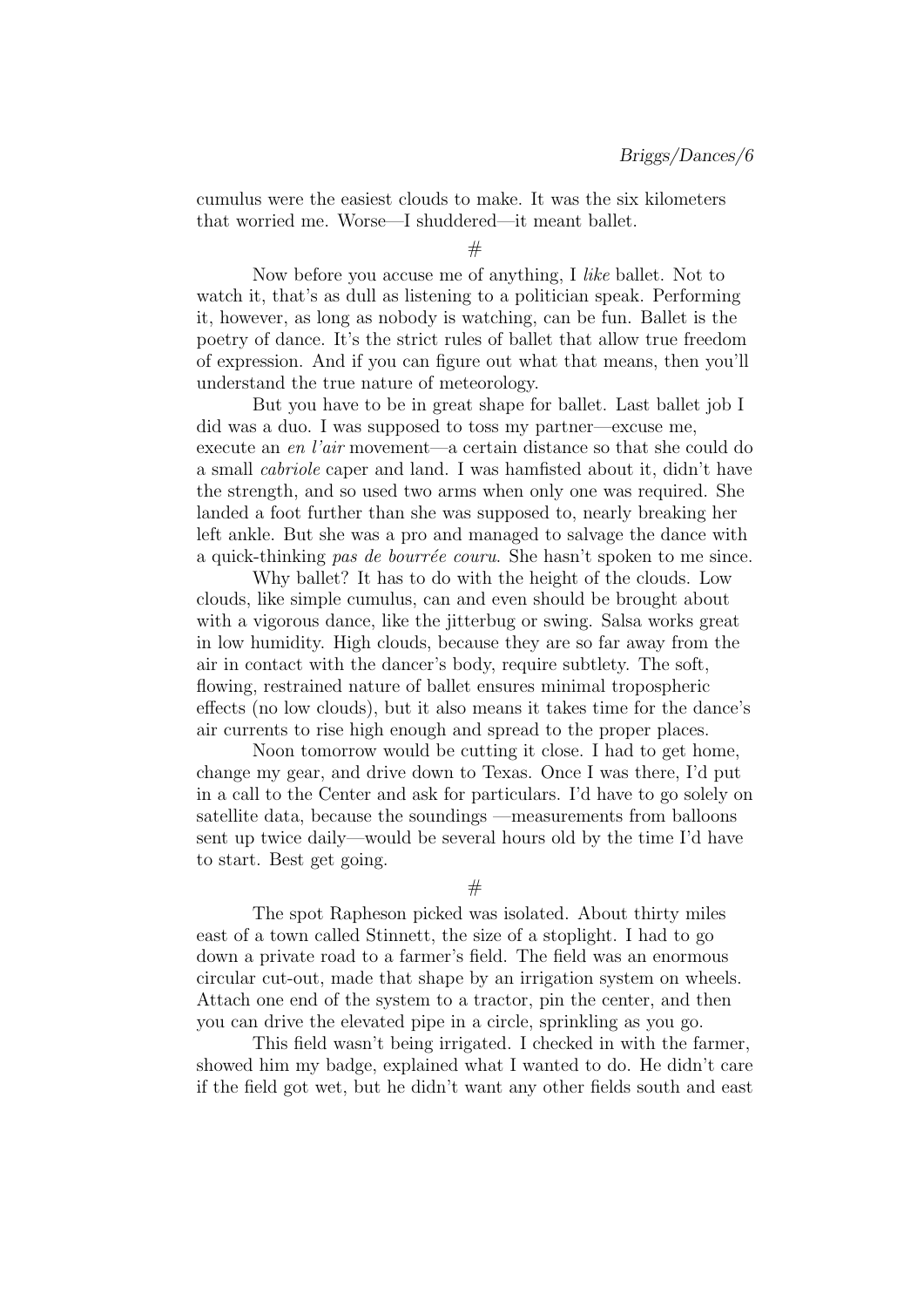to get any more water because those had already been irrigated. I told him it was just some high clouds. He didn't want to cut back too long on the sun, but I assured him the clouds wouldn't make any difference, and that I would dissipate them soon after I made them. I don't think he believed me, but he couldn't argue with the badge.

I talked to the Lorenz Group guy and he told me that my best bet would be a spot near the northwest edge of the field. I stretched best I could in the car so that I didn't upset the air unnecessarily. I also changed in the car. As you know, ballet requires skin-tight clothes to reduce unnecessary friction, and I didn't want the farmer to see me. I didn't need any guff with my ego still smarting from the hail.

I began my dance. I didn't want to rush, but I wasn't in the mood to embellish unnecessarily. Just a few simple pas de valse to start, then a pirouette, a couple of rond de jambe en l'air, but with my hands on my head, fingers extended to enhance friction, and then repeat. Really, that was it. A simple dance, but everything had to be just so. Rigid control throughout, had to keep your concentration high. Calculations showed I'd have to do this for at least half an hour, maybe three-quarters, and I'd have my cloud.

But about the third time through I began to get hot, started really sweating. I knew I wasn't in the best shape, but this was ridiculous. I was coming to the end of the cycle, and this time I kept my fingers down. Slowed me a little, but it made the moves easier.

It was getting hotter. I didn't have a thermometer, but I didn't need one. Dancers are trained to sense minute changes in temperature. I could tell it was at least 104◦ and getting toastier by the minute. What was going on?

I stopped dancing and looked up. A sky as blue as blue could be. Deep blue, as a matter of fact. Wait a second. It shouldn't be that blue. It was as if my dance was having the opposite of its intended effect. Instead of air going up (and the moisture in it condensing to form a cloud), it was coming down!

Doesn't sound too bad, right? Most people figure that since the air aloft is much colder than at the surface, when you bring that air down to the ground it should cool things off. Most people are wrong, because that isn't how it works.

See, air when it rises or lowers through the atmosphere follows along invisible lines called adiabats. I won't bore you with the math, but it means that when air rises it cools because its pressure is lowered and temperature is proportional to pressure. It also means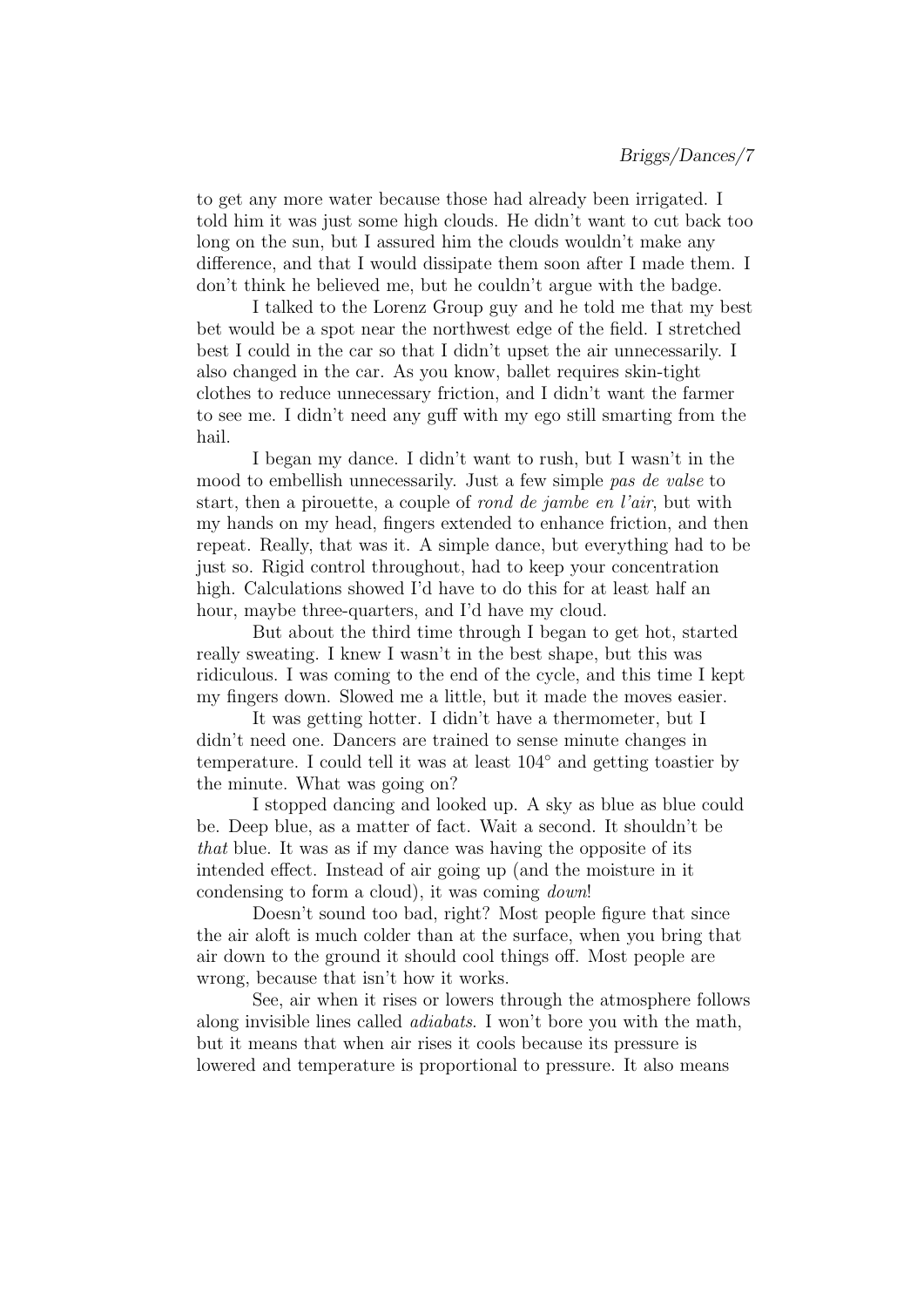that if you lower air, it heats up. Look up the ideal gas law and you'll see what I mean.

A large, powerful high-pressure cell was forming over my head. Wind blowing straight down, strong enough to kick up dust. About  $117^\circ$  now and rising.

The wind whipped up, making it hard to stand. The heat was baking my exposed arms. It was so hot it hurt to breathe. Dust made it hard to see.

I dropped to the ground and spun my body away from the dance site. The wind actually helped once I got out of the center, but it pushed me faster than I wanted to go. I felt like a tumbleweed. Nicked up my elbows and knees, cracked a rib on a rock or dirt clod; something hard, anyway.

Once I got the dirt out of my eyes, the wind stopped. First hail and now this? Maybe I should have listened to my mother and become a physicist. They didn't have dancers, but the Heisenberg Uncertainty Squad was always up to something screwy.

The upper-level winds didn't look right to me. I saw that a pair of contrails—from planes probably headed to Dallas—had developed a bizarre kink in them. The contrail pointed in my direction from the west. As I got out my phone, the kink was slowly lost its structure; the contrails dissipated naturally.

"Doc? It's me."

"Mr. Blackfox. What do you have to report?"

Besides almost getting killed? I told him what had happened and about the contrails.

"Excellent! That should be it."

"Should be what?"

"Just follow the arrow, Mr. Blackfox. Find out where it came from."

How did I know he was going to say that?

I started driving on a series of small roads west, occasionally calling or getting called by Rapheson to update or correct my position.

When I tell this, it's obvious what was going on, but right then, in the moment, I had no idea what to expect. My side hurt, my elbows hurt, I had a slight burn on my arm, my eyes were still tearing. I didn't stop to think. I just did what I was told.

Anyway, I followed 87 north until I was outside of the appropriately named Texline, a tiny town on the New Mexico border.

 $#$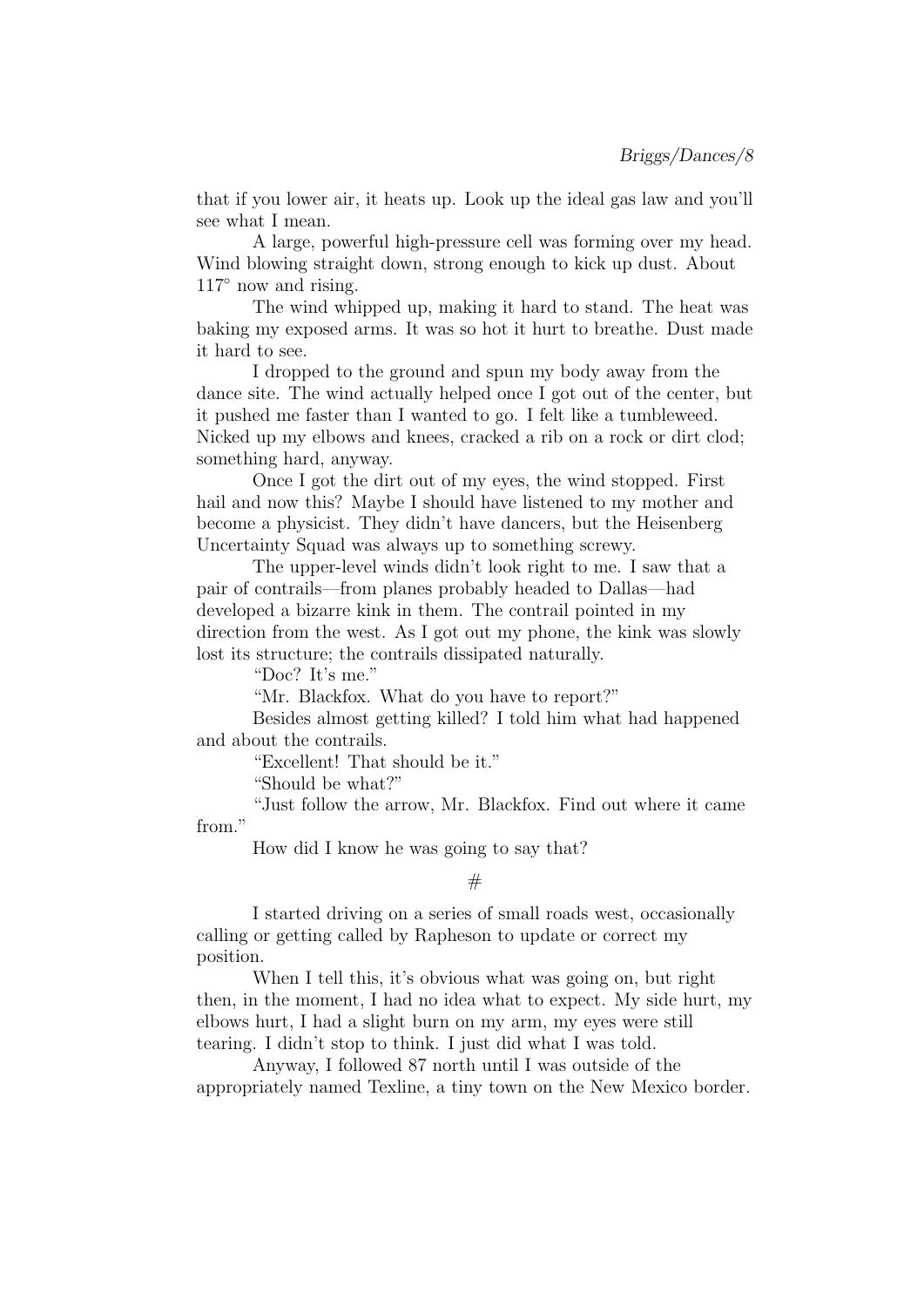I pulled off the highway and steered down a two-track, heading roughly southeast.

After ten miles, the road ended, stopping at the bottom of hill. A wide, dry river bed followed the base of the hill. I got out and looked around. I couldn't make out any tracks, human or vehicle. A scruffy brown rabbit gave me the stink eye, making sure I wasn't after a meal.

I was about to call Rapheson when I noticed the small breeze at my back. Nothing strange about that, but 500 yards to my right the wind was picking up dust and carrying it almost at right angles from where I stood. Same thing on my left. That was odd. It was as if air were being funneled up the hill from all directions.

That's when I noticed the cloud over the hill looked too symmetrical. Now, ufo clouds, altocumulus lenticularis, are not unusual and are found at the top of mountains and hills. They're made when wind flows up the sides of a hill and the water condenses out and forms a circular-shaped cloud, sometimes with stacked layers. Looks just like a flying saucer.

But this cloud was almost a perfect circle, darker and thicker in the middle.

I spoke "Rapheson" several times into my phone. Nothing. I even tried manually dialing. I checked the phone and there wasn't anything obviously wrong with it.

One of those simple facts of life that people forget is that phones are radios. It sends out a radio signal which carries your voice, and receives one back which has your friend's. If all is right with your phone but your signal isn't getting out, then it can mean one of two things. Either your phone isn't sending out a signal strong enough for the receiver to catch—which nowadays is nearly impossible—or something is causing interference.

My phone was new and had a decent spread-spectrum chip, so that whatever was interfering must have been strong. I didn't have any field meters with me so I couldn't be certain, but there was no better explanation.

I started walking up the hill.

 $#$ 

The climb was steep at times, but I managed to haul my carcass to the top. The backside of the hill sloped gently away. The breeze at my back turned into a stiff wind the closer I got to the apex, and I saw dust picking up in front of me, just as it was to the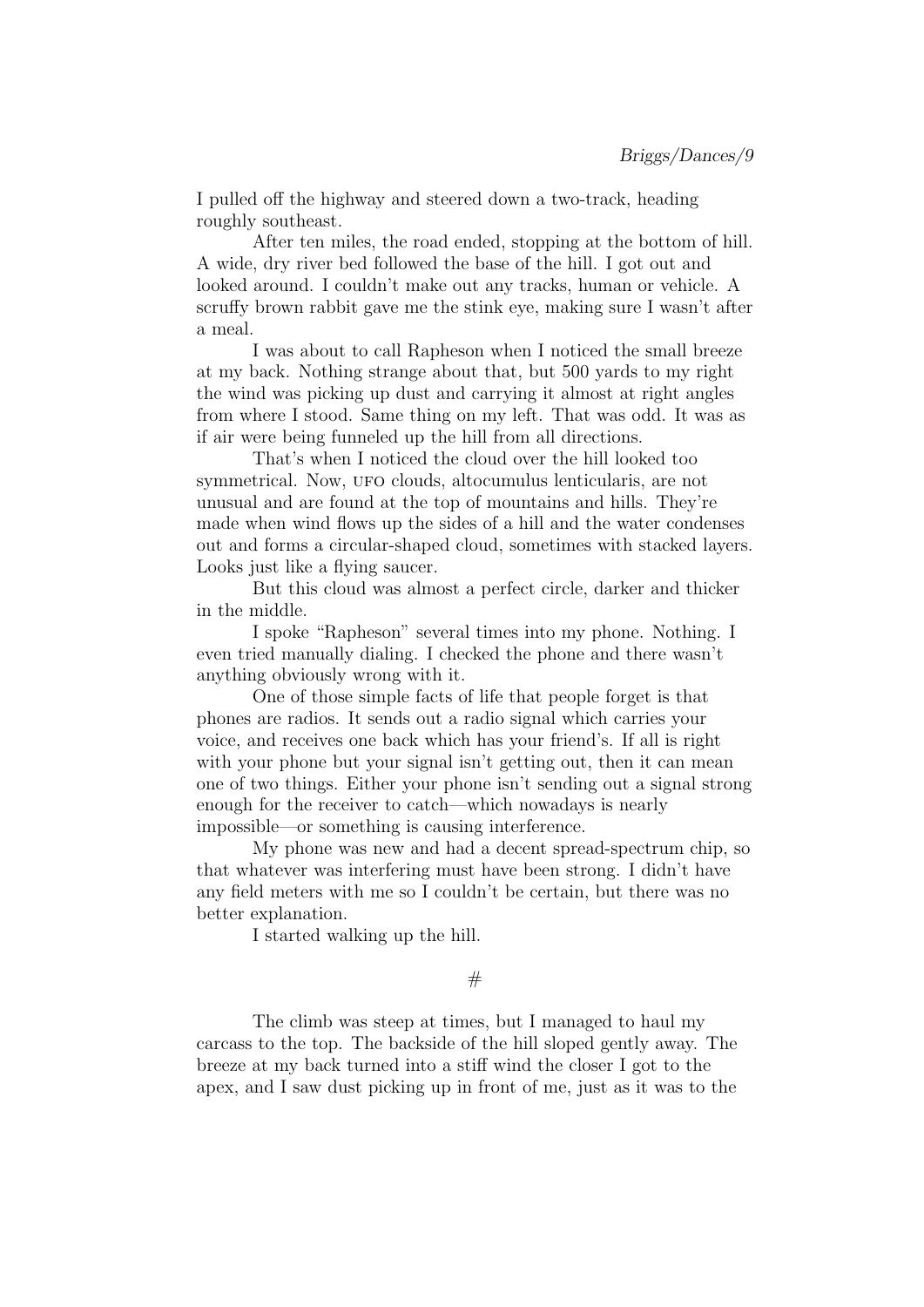sides and behind me. Air was being funneled to a spot about a mile ahead, and then forced upwards.

There's an old saying in meteorology: air that goes up must come down. It wouldn't have been too hard to direct some of the air shooting into the stratosphere back down to where I danced earlier. Where the rest of it was going, I didn't know.

On the ground at the center of the swirling air was a small cabin. Directly above that cabin was where the converging air met. When it did, it twisted itself together in rope-like vortices, each darkened by a significant amount of dust and surface matter. I figured that the rock around here must have had some iron content. So much debris aloft could cause radio interference. How could Rapheson have missed this on satellite?

I moved closer to the cabin. Off to the left was a bank of solar collectors surrounding a walled-off box. Water storage?

I spotted him then. A lithe, small figure moving from behind the cabin in a halt step, arms extended, palms down, making each step deliberately and heavily. He was dressed in the full feather regalia that went out of style years ago.

He stopped his forward crawl, projected his arms to his side, right foot forward slightly, left foot set as a pivot—and then he did it! A sudden counter-clockwise—counter-clockwise!—spin, growing faster as he drew his arms in. His body was a blur. The air above the dancer immediately swirled stronger.

He came out of his move and I stood gaping like an idiot. Which is how he spotted me.

He was too good, too controlled to move abruptly and spoil his dance, so he slowly straightened and looked at me.

Like a dope, I raised my hand in greeting—a mistake. Because he did a quick, tight back flip, landing with his arms swept forward, it took me a full second to realize what that dance would do. By then it was too late because a blast of wind from behind knocked me sprawling to the ground.

I was blinded by the crud in my eyes, but I could tell he did the move twice more because there were two more blasts of wind that kept me pinned down.

"So," I heard a voice say. "Somebody has finally come. But of course you are too late. Stand up."

I struggled to my knees, rubbed my eyes, and slowly stood. And do you know what? He was pointing a *gun* at me. A gun!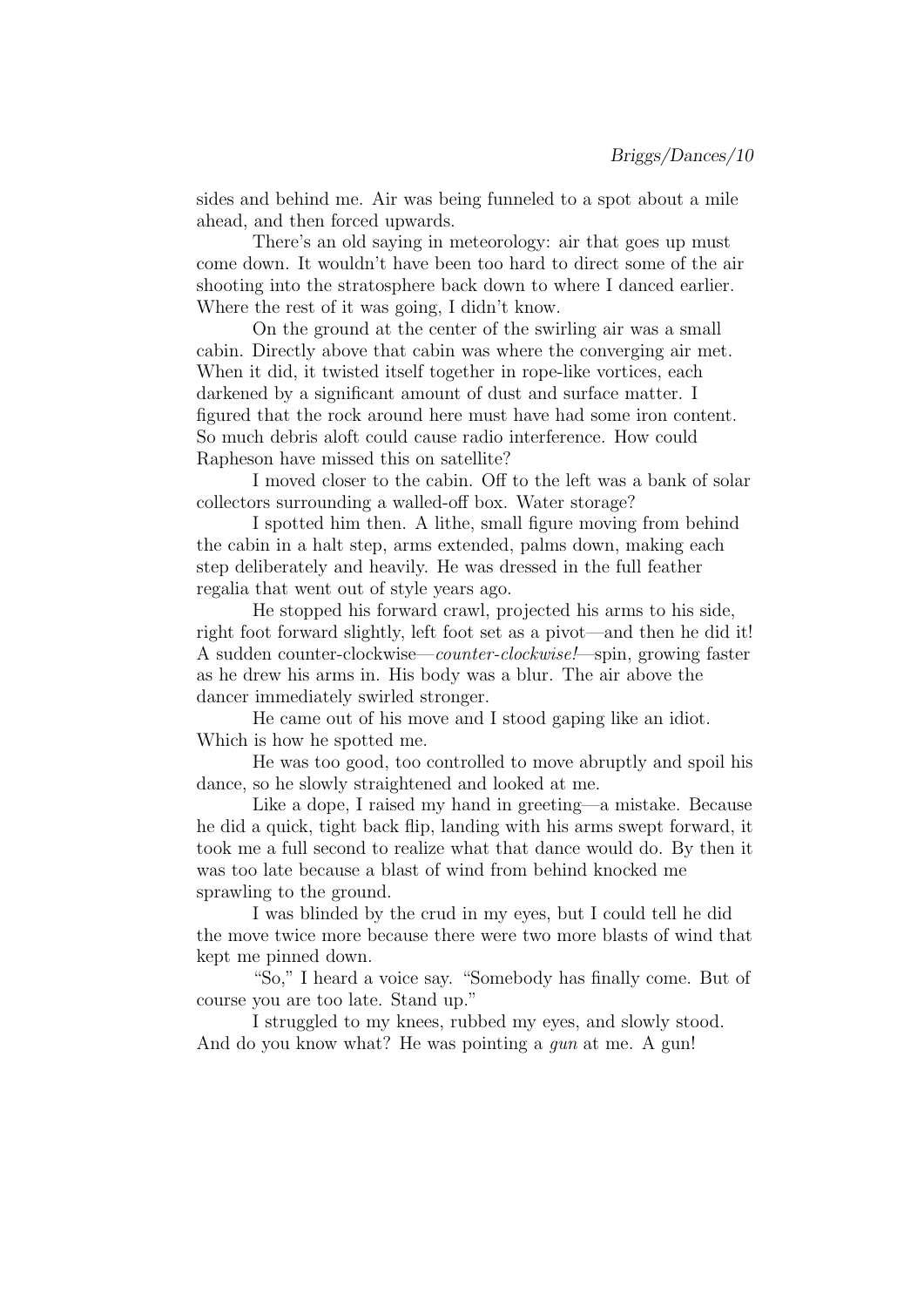The man looked me over. I looked over the gun. "No feathers," he said. I didn't take my eyes off the end of the barrel. "How easily the old ways are forgotten."

He had the look of a man who had unwillingly swallowed a bug. "I am going to shoot you. But tell me first. Who sent you?" I started to speak. "Please. No need to dissimulate. I'll know if you're lying."

"The Weather Ser —"

"I know that!" He wasn't liking my first answer. "Who!?" "Ted Rapheson."

He held the gun up to my nose, made a silent pow with his lips. "Rapheson?" His creased, weather-worn face cracked into a smile. It wasn't becoming—he should sue his dentist. "Not little Teddy Rapheson?" He laughed.

His reminiscing made him forget me for a moment, and he took his eyes off my hands. I couldn't do much with him standing right there, but I was trying to make use of the fact that all that flying dust created static electricity. There was more than one way to make lightning! I was able to bend one of the vortices with an extensive hand flurry, just the kind Astaire used to do. But this wasn't enough to get me everything I required. For that, I needed to move my legs.

"I remember when I hired that scrawny brat. Not bad with diff-EQs. Strong sense of rhythm. Good legs. That ambitious son of a bitch thought he knew more than everybody. Even me. Ah, the whirligig of time, eh Mr...?" He cocked an ear toward me.

"Blackfox!" I shouted, while squatting as quickly as I could and clicking my heels together. The audacity of the move surprised Lang—for who else could it be but the Old Master?—and he defensively moved back.

But not far enough. The bolt, anemic but fully capable of doing the job if it connected, came down a few meters behind him. The crack of thunder was instantaneous and stunned both of us. Lang dropped the gun.

We both looked at it lying in the dirt. Then we looked at each other. We both thought the other would go for the gun, so we left it lying there and ran in opposite directions. Brave boy that I am, I sprinted about twenty meters and turned and saw Lang return to his former spot and make some quick corrections to the vortices.

"Not enough, Blackfox! You can't stop the dance! It's almost finished! No more weather!" He didn't sound pleased.

No more weather? What was that about? Wait a second. Couldn't be...could it? Makes some kind of sense and would explain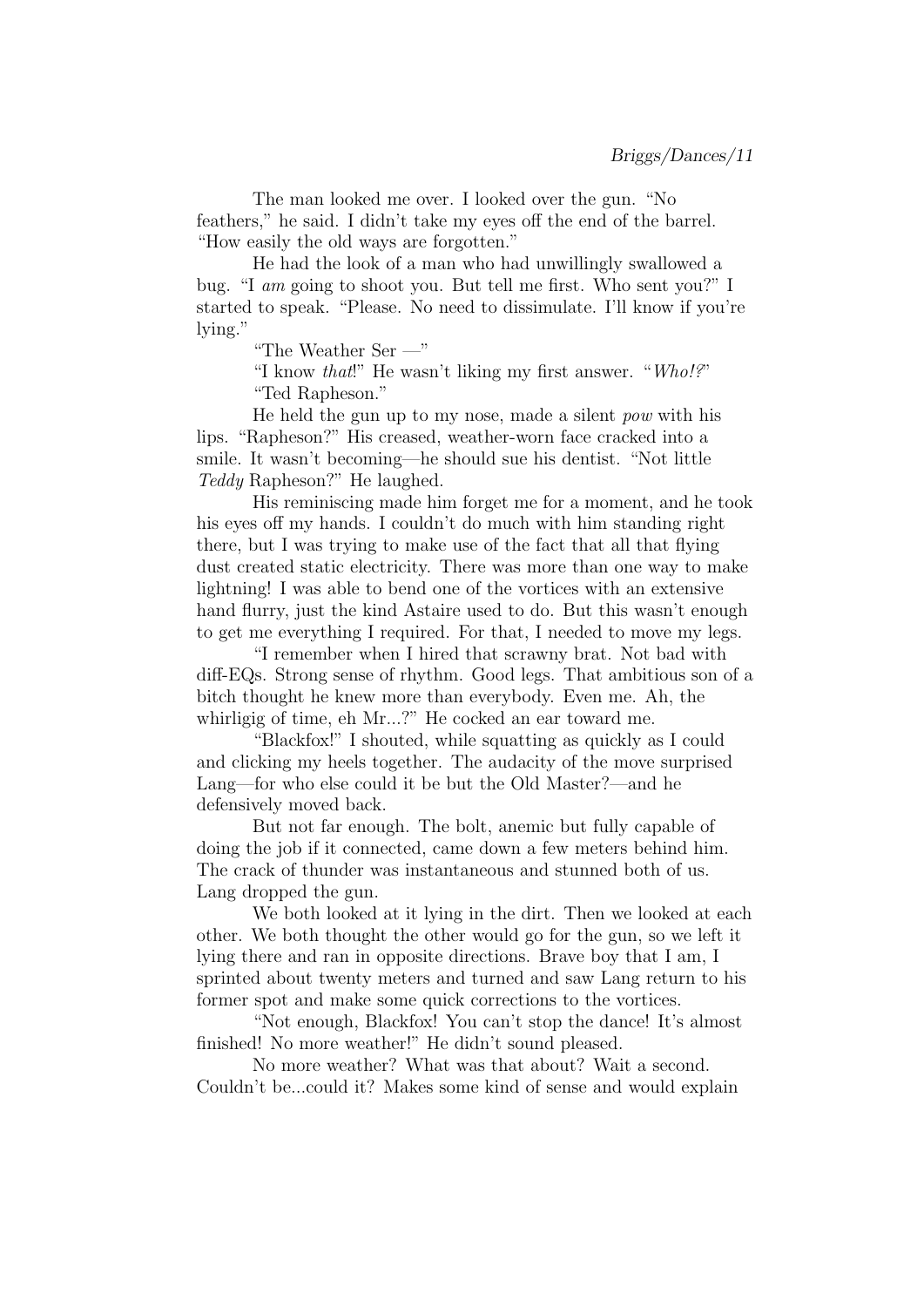all the dust shooting into the atmosphere. It would also explain why he'd holed up here keeping quiet for so long after everybody thought he was dead.

When I was in training, I heard that Lang had this cockamamie idea of the Last Dance. It would solve all the world's problems, fix it so that there was no more weather.

What causes weather is the sun differentially heating the earth. The equator is hotter than the poles, right? Hot air rises at the equator and sinks at the poles, actions which create all wind and weather. Lang's idea was to pump a load of reflective material into the upper atmosphere to block sunlight near the equators, thus balancing out the amount of radiation received all over the globe.

Using the twisted logic common to all Utopians, Lang "proved" this ploy would have ended all strife, restored Peace and Harmony to all mankind, etcetera. It was said the Last Dance would take years to properly perform. Had to be done at several different spots all over the planet, in conditions just so. Must have taken him years. I was interrupting the final steps.

Lang was apparently satisfied with his corrections, and he turned toward me. I could see he was going to try on me the same trick I had attempted on him. It was obvious his dance was better—such form! And from such an old man! If I stayed where I was I'd never have to worry about evening out my tan again. Running away would have just postponed the inevitable, so I did the next best thing. I ran toward him. This wasn't out of bravery, but necessity. The lightning hit harmlessly behind me.

Lang didn't wait for me to get to him. He reached his hands over his head, locked fingers, rose on one foot and locked the other against his knee, and then the old fox jumped up and down. Clever. If I had been closer, I could have dodged it. But I wasn't and I didn't. A cloud opened and dropped a load of water on my skull, soaking me and knocking me flat on my stomach. I sucked some of the water into my lungs, coughed, and struggled to catch my breath.

I could see Lang move in for the kill. He began to tap dance as fast as he could—even in my sorry state, the calm swooping motion of his arms impressed me. I felt the same hot air I did earlier. I barely had strength to stand. I saw Lang laugh. He was enjoying this.

I groaned and managed to get on my feet, spit ot the reamining water, and do you know what I did then? The Charleston. It's known as a joke dance, a hack. Nobody teaches it or uses it because its effects are unpredictable. Since our job was making order out of chaos, the Charleston was scorned.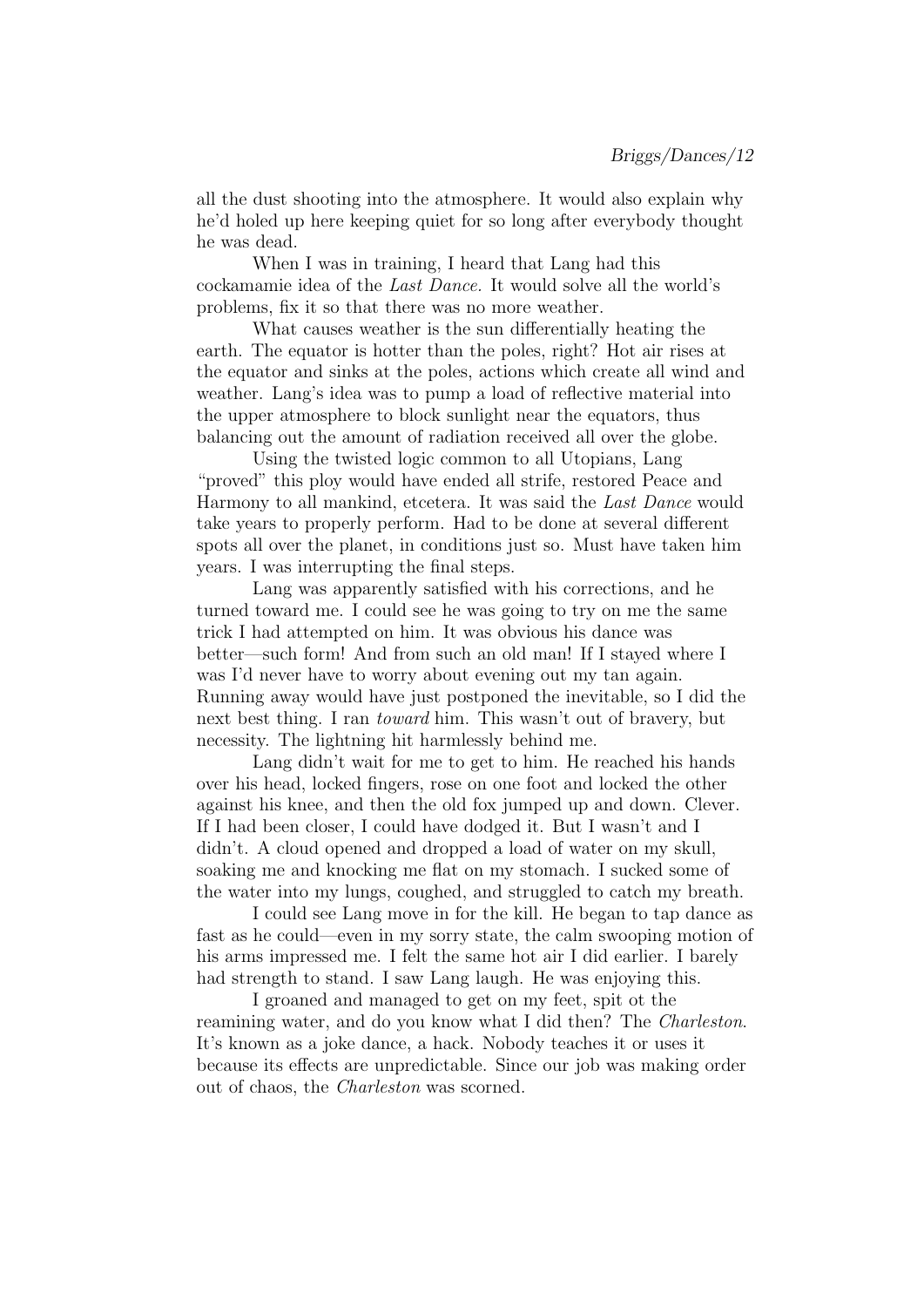You've probably never heard of it, so I'm going to tell you how to do it because some day it could save your life, too. Incidentally, all our official dances are written in form of dense mathematical equations, for obvious reasons. Takes years to learn how to read them. This one is simple, so we don't need the math.

Start by squatting about three-quarters of the way down. Put your knees at wide angles from your body. Place your left hand on your right knee, and your right hand on your left knee. Keep them there as you move your knees toward each other. When they touch, switch hands so that your right hand is on the right knee and vice versa. Then swing your knees back out, and back in again, crossing your hands each time your knees meet.

Once you get good at this, you look like you're made of rubber. Fluidity is the key. It was what allowed the wind blast that was directed at me from behind to flow over me, like a climbing roller coaster. The old saw that "air that goes up must come down" held, as the air that came up went back down under Lang's feet, just when he was starting his last jump.

It was simple: the extra force popped him up like a cork from a champagne bottle, right at one of the swirling vortices that he had created. The wind snatched his body and flung it upwards at a tremendous velocity—so fast I couldn't follow—but fast enough to have shot him straight into the stratosphere.

Now, I don't want you to worry. It wouldn't be the eventual fall that was going to kill him. Because it was damn cold up there, and there wasn't enough air to fill his lungs, he'd freeze or suffocat long before he hit the ground.

With Lang gone, the wind decreased and the vortices dissipated. I straightened painfully and caught my breath, wondering what else was broken.

I went to Lang's cabin and looked around. A cot, electric stove, cans of stewed tomatoes, refrigerator, empty bottles of Irish whiskey, an exposed toilet in the corner, a ceiling bulb, ancient copy of Holton, and pages and pages of dense mathematical script. His master theory. My expertise was limited to reading dances, but I could tell this was sophisticated stuff, so I collected it and put in a call to Rapheson, betting the interference would be gone.

It was. I told Rapheson what had happened, and since but my gray matter was thawing fast, I wasn't surprised at his calm reaction.

I finally mentioned the pile of Lang's work that I found and Rapheson perked up.